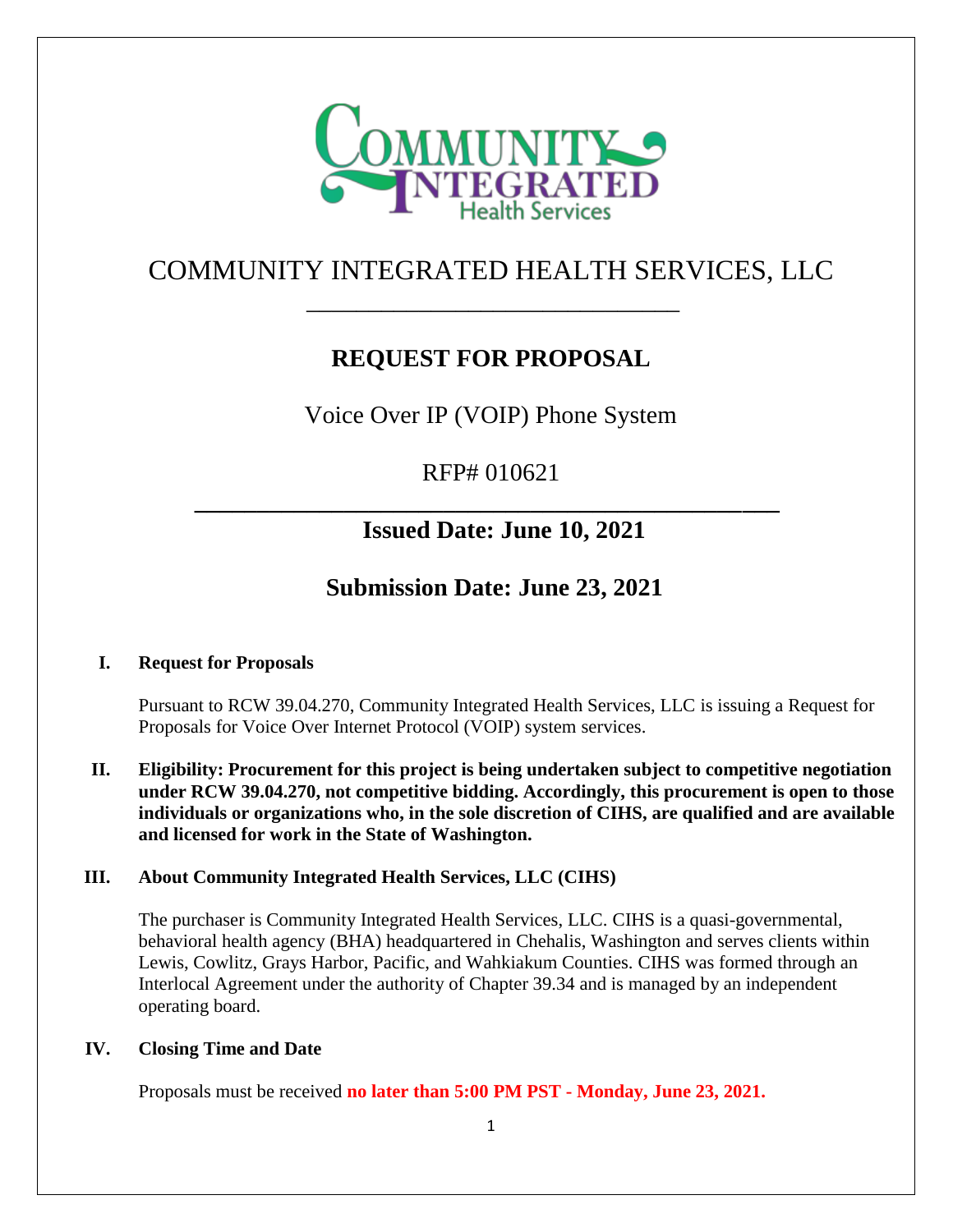Any proposal received after the specified closing time will not be accepted.

# **V. Overview of Current VOIP Environment**

CIHS's current VOIP infrastructure is comprised of the following features:

- Call management and handling (call transferring, merging, device routing, and voicemail)
- Phone conferencing for multiple participant calls
- Contacts listing
- Recent call history logging
- System-wide call history reporting (for timeliness reporting)
- Deskphone compatibility
- System call management through the use of hunt groups, auto-attendants, and company schedules
- Toll-free number availability
- Voicemail-to-text

The current service solution is operating off of CIHS's provided internet service. CIHS plans for rapid growth and in turn, the current VOIP to expand. The selected vendor must be able to move CIHS to a new VOIP solution quickly and with minimal disruption to our operations as well as accommodate any expansions made in the future.

# **VI. Scope**

As a part of this RFP, the new Telephone, Voicemail, and Unified Messaging system should provide a uniform communication system for all of the CIHS facilities, with the capability of being expanded at the convenience of CIHS. The new system shall integrate with existing systems and provide new equipment for existing infrastructure (desk phones, conference phones, etc.) if the system is unable to integrate with our current model IP480g deskphones and Polycom IP 6000 conference phones. Equipment that is provided by selected vendor must be new and current production models. Reconditioned, Remanufactured, or demo equipment will not be acceptable.

CIHS will require the following items to be included within the scope of service and work:

- A stable phone system with redundancy or alternative routing options for outages
- SMS mass texting capabilities
- Web-based client for smoother upgrading
- Hot-desking (allows calls to "hop" between devices mid-call if the user needs to continue the call somewhere else)
- Call recording
- Faxing
- User-friendly cell phone app
- Capability to import contacts easily with csv file or equivalent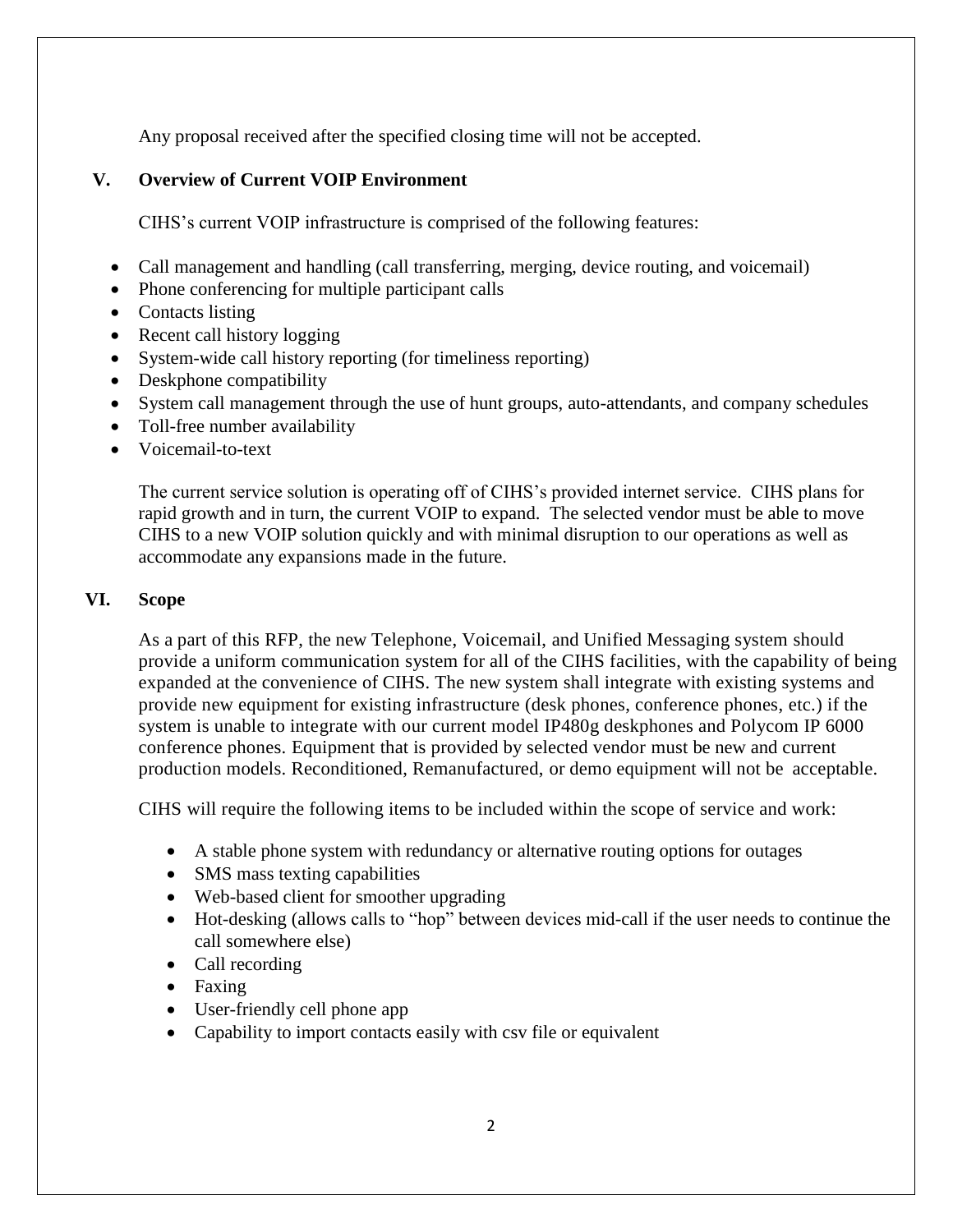CIHS requires the VOIP Service Provider to be able to use the existing infrastructure and provide additional hardware as needed. CIHS will require any hardware necessary to facilitate fax capabilities to be included in the proposal.

# **VII. Proposal Submission Information and Questions**

All proposals and questions shall be submitted in writing to: Brad Stewart Contract Manager Community Integrated Health Services, LLC Phone: (360) 795-5957 Email: [BStewart@cihealthservices.com](mailto:BStewart@cihealthservices.com)

All proposal must be in conformance with the submittal instructions provided in Section VI of this RFP and received no later than **5:00 PM PST on June 23, 2021**. When sending electronically, please include **"VOIP RFP RESPONSE"** in the subject line.

## **All proposals received after the deadline will not be accepted.**

## **VIII. Proposal Format, Evaluation Criteria and Process**

### **A. Proposal Format**

To simplify the evaluation process, the proposals shall be submitted in the format outlined below: **i. Letter of Transmittal**:

• The proposal letter shall be formed on the organization's letter head, addressed to the coordinator listed, and shall include the name, title, telephone, email, and signature of the primary contact legally authorized to bind the proposer. It should also identify the proposer as a sole proprietorship, partnership, corporation, or other legal entity. Any proprietorship shall state the full name of the proprietor, any partnership shall state the full names of each general partner, and any corporation shall identify the state in which it is incorporated.

### **ii.Table of Contents:**

 Clearly defined sections and pages numbered. Include a clear identification of the material by section and by page number.

# **iii.Organization Overview and Resume:**

- Provide organization overview, including management team and qualifications of key staff that would be assigned to the implementation of the VOIP system.
- Also, state the Management Contact (representative authorized to sign an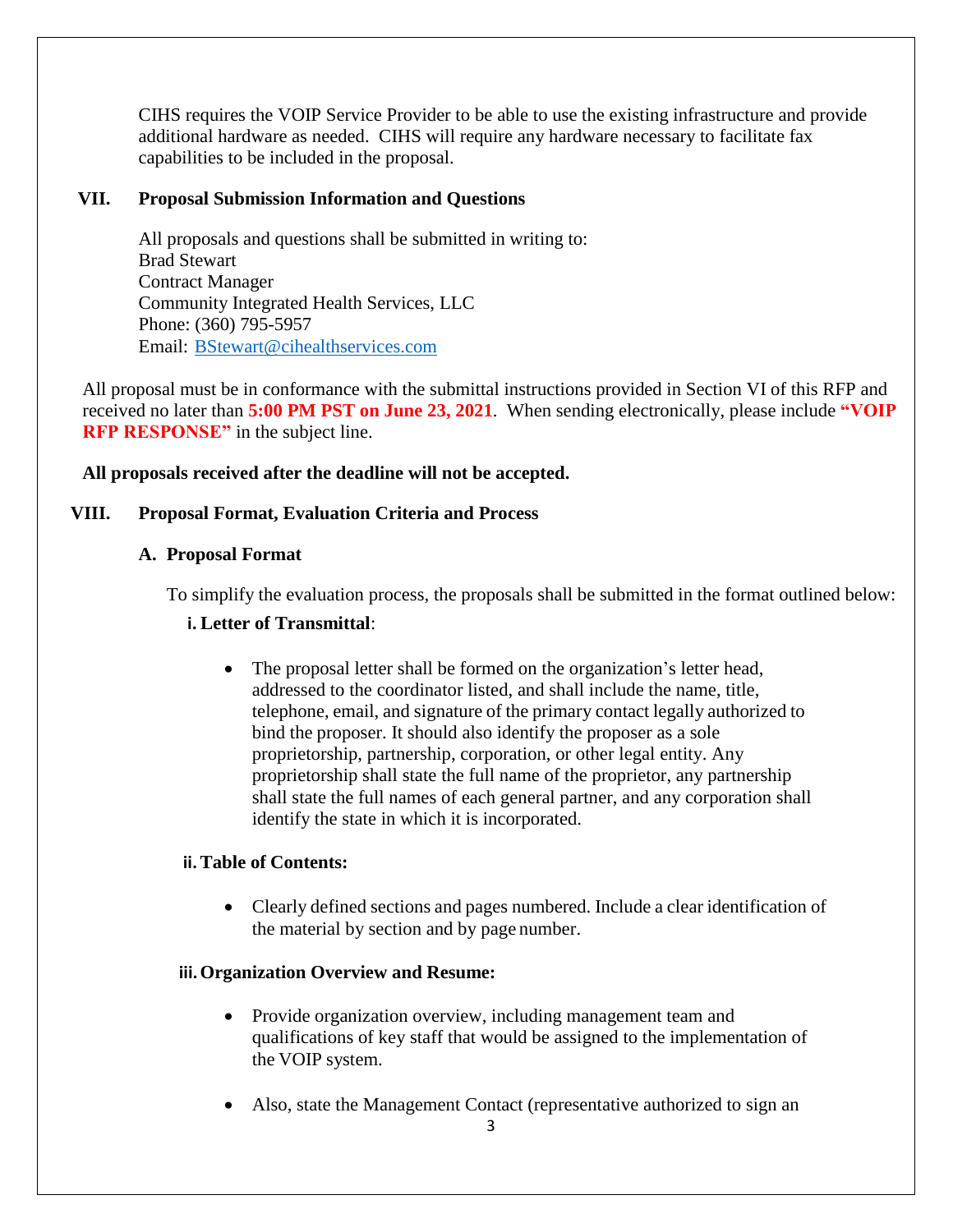agreement for your organization) and Project Manager (person responsible for day-to-day management of the project), as well as the representative who will be in charge in the absence of the Management Contact and Project Manager.

### **iv. References:**

- Provide at least five (5) references of current clients of similar scope (municipal government entities) with the proposal. Include name, title, jurisdiction, address, phone number and email of contact person.
- List all similar public agencies for which contracts were terminated in the last three years. Provide names, organization, and telephone number of point of contacts. Organization may provide a brief explanation of the reason(s) for termination.

# **v. Allocation and Resources:**

- Provide a conceptual plan for services to CIHS that you believe are appropriate for the size/type of business or company. Indicate features, skills and/or services which distinguish your organization and make it the best choice for CIHS. Indicate how the resources of your organization (e.g., number and type of personnel allocated by hours) will be allocated for this project.
- Also, provide the staff positions that would be expected to serve CIHS to include executive, project, and accounting.

# **vi.Technical Requirements:**

 All hardware, software, and application requirements must be provided and itemized.

### **vii.Implementation Services/Scope of Work**

• Submittal of a project schedule is required as part of the Implementation Services. Provide a project management plan including reasonable target dates assuming the implementation of the project starts no later than August 2, 2021. This section must also outline key activities, work products, and assumptions.

# **viii.Training:**

• Provide an overview of proposed training, including options for on-site or training center services, end users, and system administrators. This section should also include an implementation and training plan including an estimated timeframe and deliverables for each stage of the project and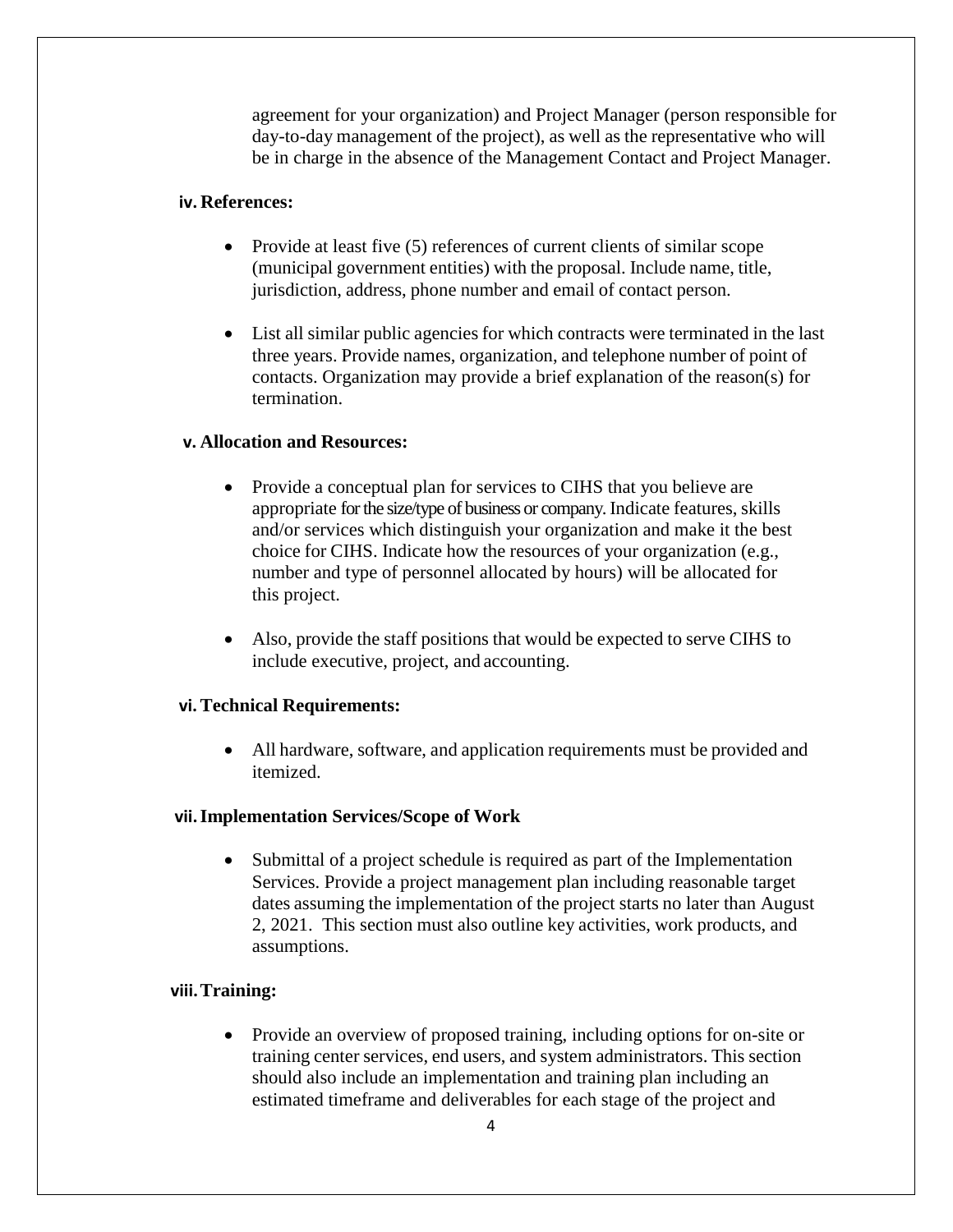training documentation provided.

### **ix. Services and Support:**

- Provide a description of support services including provisions of regular updates and new releases, as well as technical consultation and support.
- Provide how your organization will report to CIHS contacts and users regarding the status of systems, elicit needs of users, necessary changes, etc.
- Provide how your organization will communicate system conditions and changes to CIHS contacts.
- Provide a guaranteed response time frame for issues dependent on severity and time of day. Also, provide average response time for after-hours issues.
- Describe how scheduled down times (if any) are determined and how it is to be communicated to CIHS contacts andusers.
- Describe how your organization would ensure CIHS's Phone and Fax infrastructure maintains its usefulness, viability, compatibility, and dependability.
- Describe your approach to planning for disaster recovery that will meet the CIHS's needs.
- Describe how major system implementations and upgrades would be applied and what upgrades would require additional fees.

### **x. Documentation and Records:**

- Describe how your organization would provide written reports to CIHS on IT planning recommendations.
- Describe how your organization would document and record maintenance, installation, performance, and changes to the system.
- Describe what documentation that your organization would make available to CIHS at the end of the contractperiod.
- Describe how your organization would maintain confidentiality in strict conformance to HIPAA, PHI, and other state and federal confidentiality laws and regulations.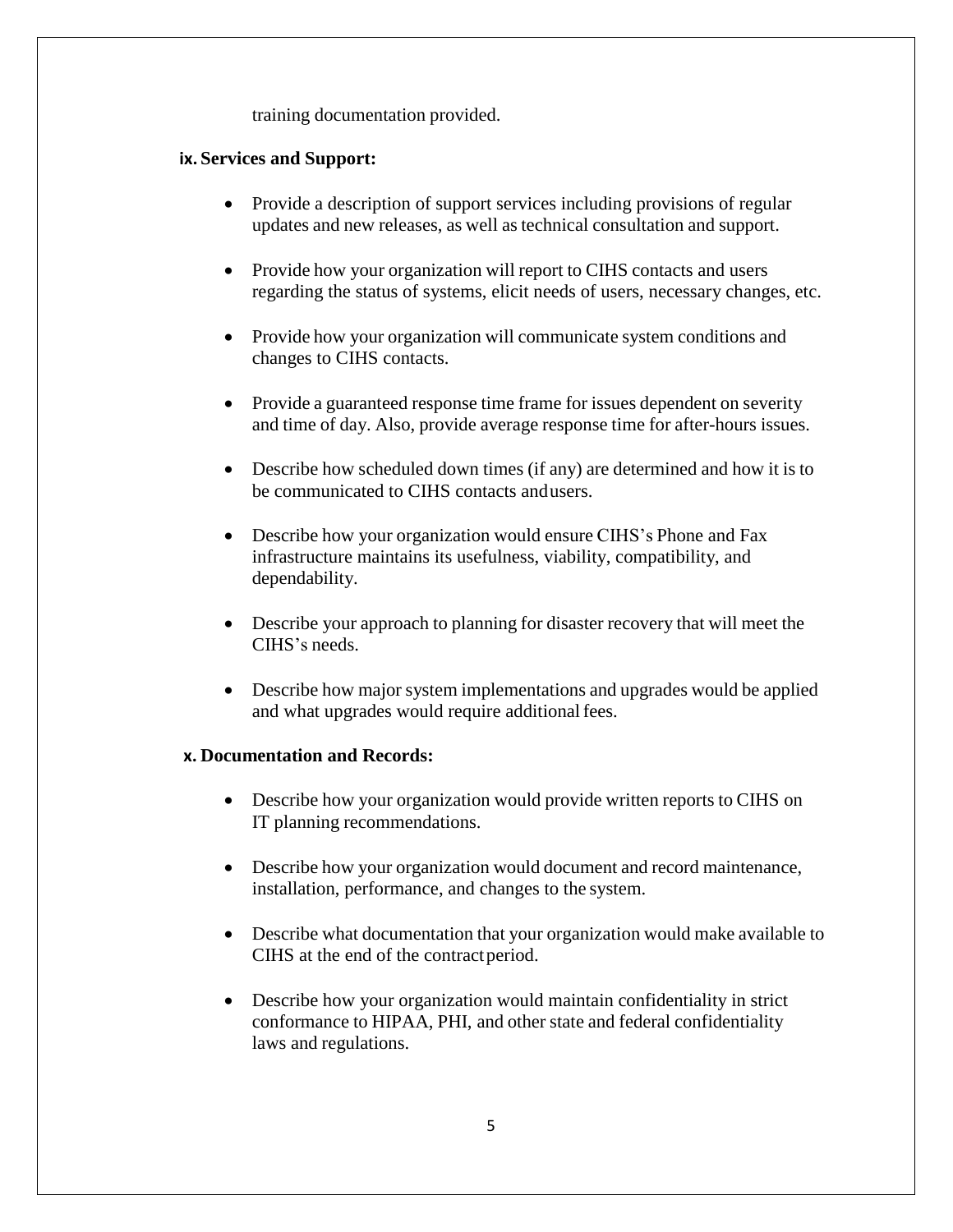### **xi. Cost Proposal:**

- Please provide costs for licensing, implementation, training, maintenance, and any additional services that are typically provided.
- Provide costs for Service Initiation.
- Provide costs for ongoing monthly fees and describe what is included / excluded.
- Provide costs for organization representatives to be on-site.
- Provide costs for additional services (i.e. new system implementations, infrastructure audits, etc.) and emergency responses (i.e., disaster recovery).

**xii. Additional Information –** Please provide any other information you feel is important for consideration in our evaluation of proposals

## **B. Proposal Selection Criteria**

**Proposals will be evaluated comparatively, and the contract awarded based on CIHS's scoring on the following weighted scale:**

| <b>Total:</b> |                                                                    | 100% |
|---------------|--------------------------------------------------------------------|------|
|               | 5. Proximity to Chehalis, Washington                               | 5%   |
|               | 4. Quality of recommendations from references                      | 5%   |
|               | 3. Prior similar experience                                        | 5%   |
|               | 2. Perceived quality and value of the systems and services offered | 25%  |
|               | 1. Overall cost                                                    | 60%  |

# **C. Correspondence**

Direct all correspondence to the contact person listed in Section VI. Inquiries received after the stated date and time will not be accepted and shall receive no response.

• Confidential Material – Any information contained in the proposal that is proprietary must be clearly marked as such and will be treated as confidential to the extent allowable under the Public Records Act.

# **D. Selection and Award**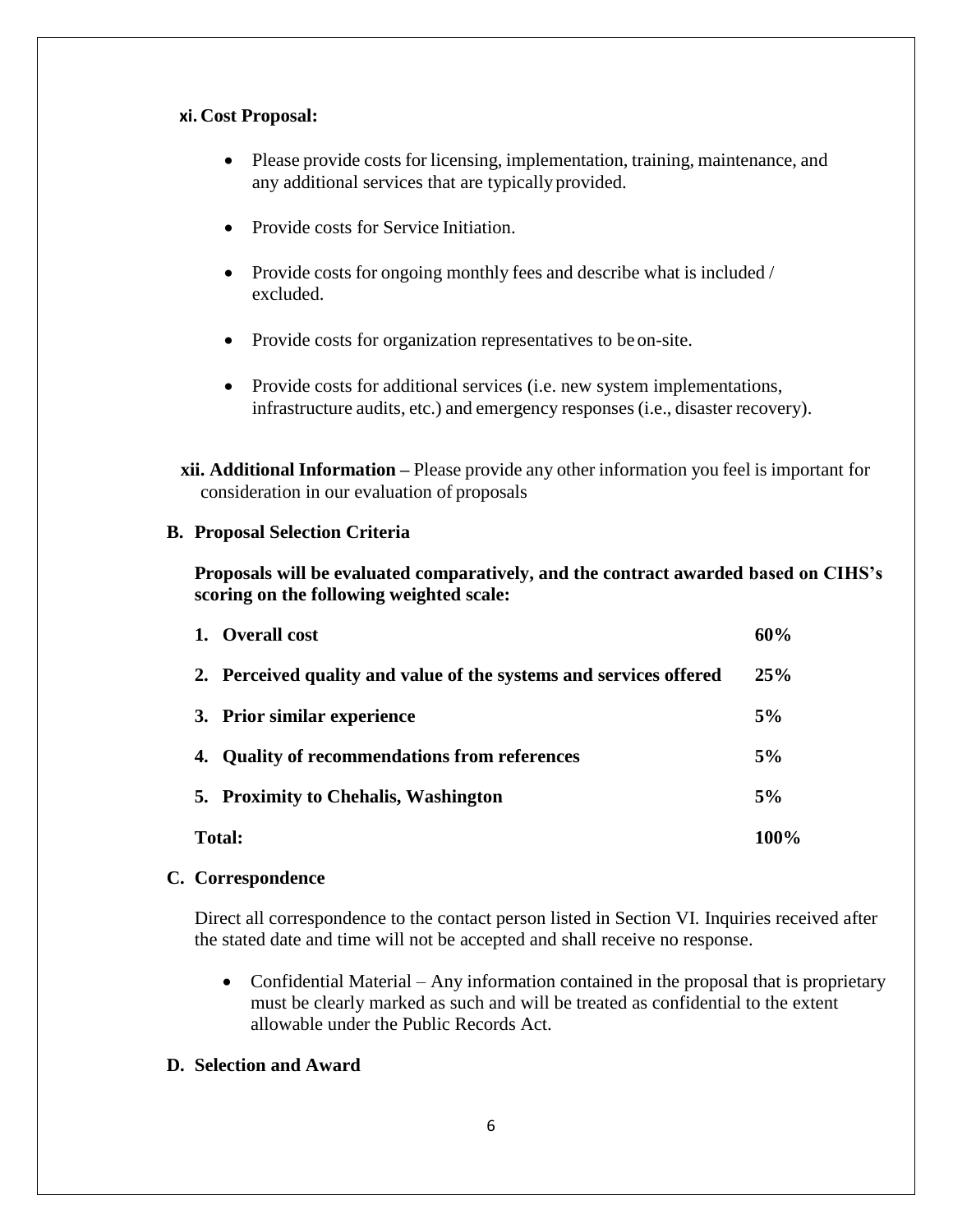Upon the completion of evaluations, a summary of all evaluated proposals will be provided to CIHS for review and recommendations. The Operating Board and/or Executive Director will determine which, if any, proposal to award the contract and can determine that additional information is required from any or all Contractors. The decision to award the contract will be made by the CIHS Operating Board and/or Executive Director.

#### **E. Public Award Announcement**

The award of a contract by CIHS will be communicated by a Notice of Award being published by the following method:

CIHS Website:<https://cihealthservices.com/>

### **F. Timetable for Selection and Review**

CIHS has established a preliminary timetable for reviewing the responses. The schedule is subject to change.

| Date          | <b>Event</b>                      |
|---------------|-----------------------------------|
|               |                                   |
| June 10, 2021 | <b>VOIP RFP Issued</b>            |
|               |                                   |
| June 18, 2021 | <b>Cut-off Date for Questions</b> |
|               |                                   |
| June 23, 2021 | Proposals Due                     |
|               |                                   |
| June 28, 2021 | <b>Evaluation of Responses</b>    |
|               |                                   |
| July 7,2021   | <b>Final Decision</b>             |

# **G. Terms and Conditions**

- **i.** CIHS reserves the right to reject all proposals, as well as any proposal not conforming to this Request for Proposal, and to waive any irregularity or informality with regard to any proposal. CIHS further reserves the right to request clarification of information submitted and to request additional information from one or more proposers.
- **ii.** CIHS requires that the VOIP Services Provider selected will not discriminate under the contract against any person, in accordance with federal, state and local governments' regulations.
- **iii.** CIHS requires the VOIP Services Provider selected make an affirmative statement to the effect that their retention shall not result in conflict of interests with any party which may be affected under this program